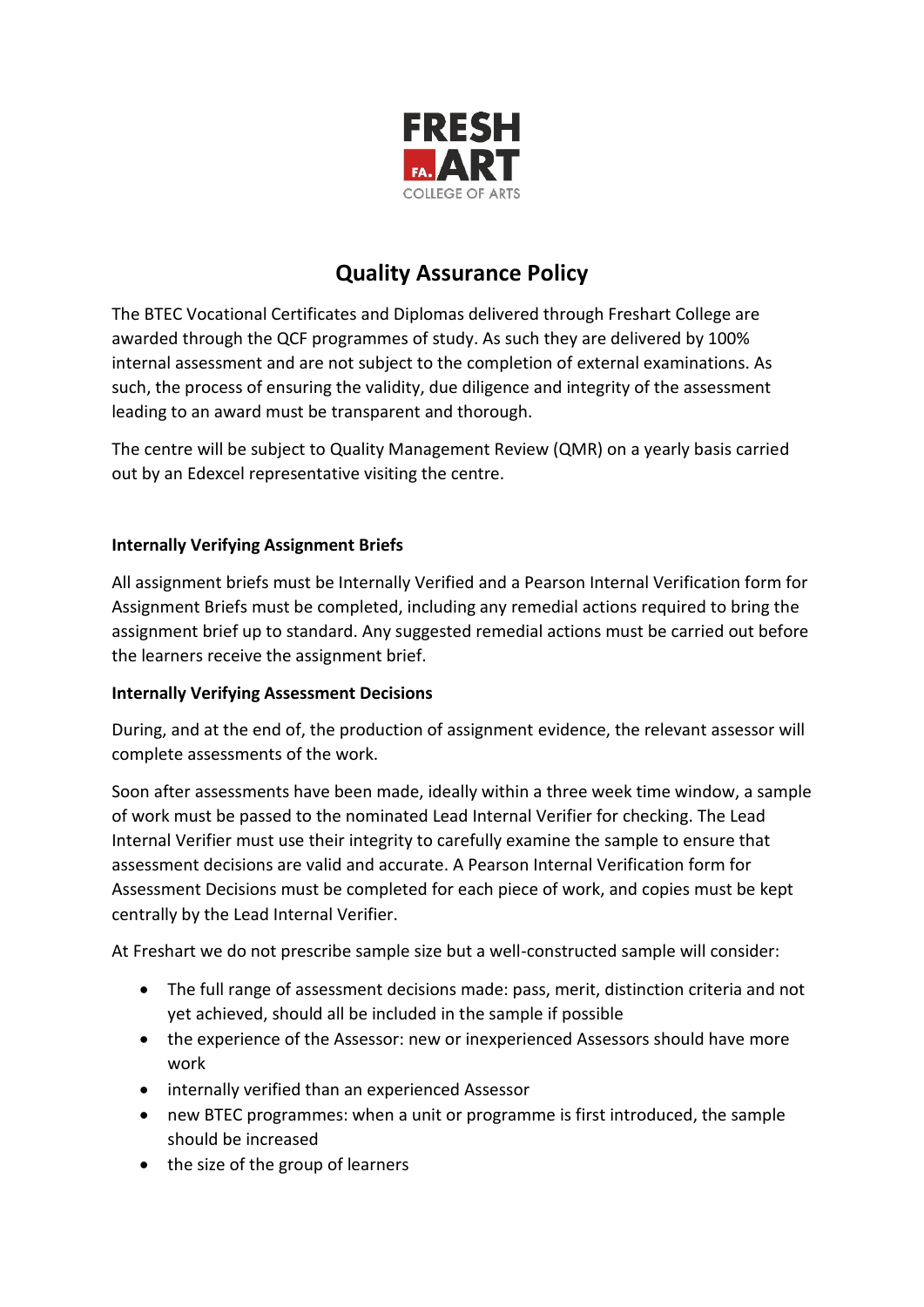• known issues with internal verification: these may have been identified previously

It is the responsibility of the assessor to ensure that any remedial actions highlighted during the IV process have been taken before the final certification can be awarded.

### **Responsibilities for Quality Assurance within the programme team**

#### **The Programme Leader will**:

 Ensure all administrative responsibilities with respect to quality listed below are fulfilled in a timely and considered way.

#### **The Lead Internal Verifier will**:

- make a risk assessment judgement relating to how much of each assessor's work should be internally verified based on the particular assessor's experience / expertise / previous evidence
- produce an Internal Verification schedule showing:
	- o the number of samples of each unit that will be internally verified from each assessor
	- o when the internal verification will and has taken place
	- o recording who carried out the internal verification
	- o indicating where remedial action has been identified, and when it has been completed
- ensure that the process of internal verification runs smoothly and with accuracy and integrity
- retain comprehensive records of all internal verification carried out
- promote opportunities for teams to work together to achieve a high quality standard
- advise team members on any training needs
- Work with the Programme Leader to collate and present evidence for Quality Management Review
- Work with the Programme Leader to carry out any actions required to ensure quality within the programme of study

## **The Teacher Assessor will**:

- decide and check whether the evidence submitted by their learners is valid, authentic, consistent and sufficient to satisfy the grading criteria
- record their assessment decisions
- provide timely and relevant feedback to the learners that enable them to progress
- organise and make available the samples of work required for internal verification
- carry out any remedial actions resulting from the internal verification

## **The Quality Nominee will**: